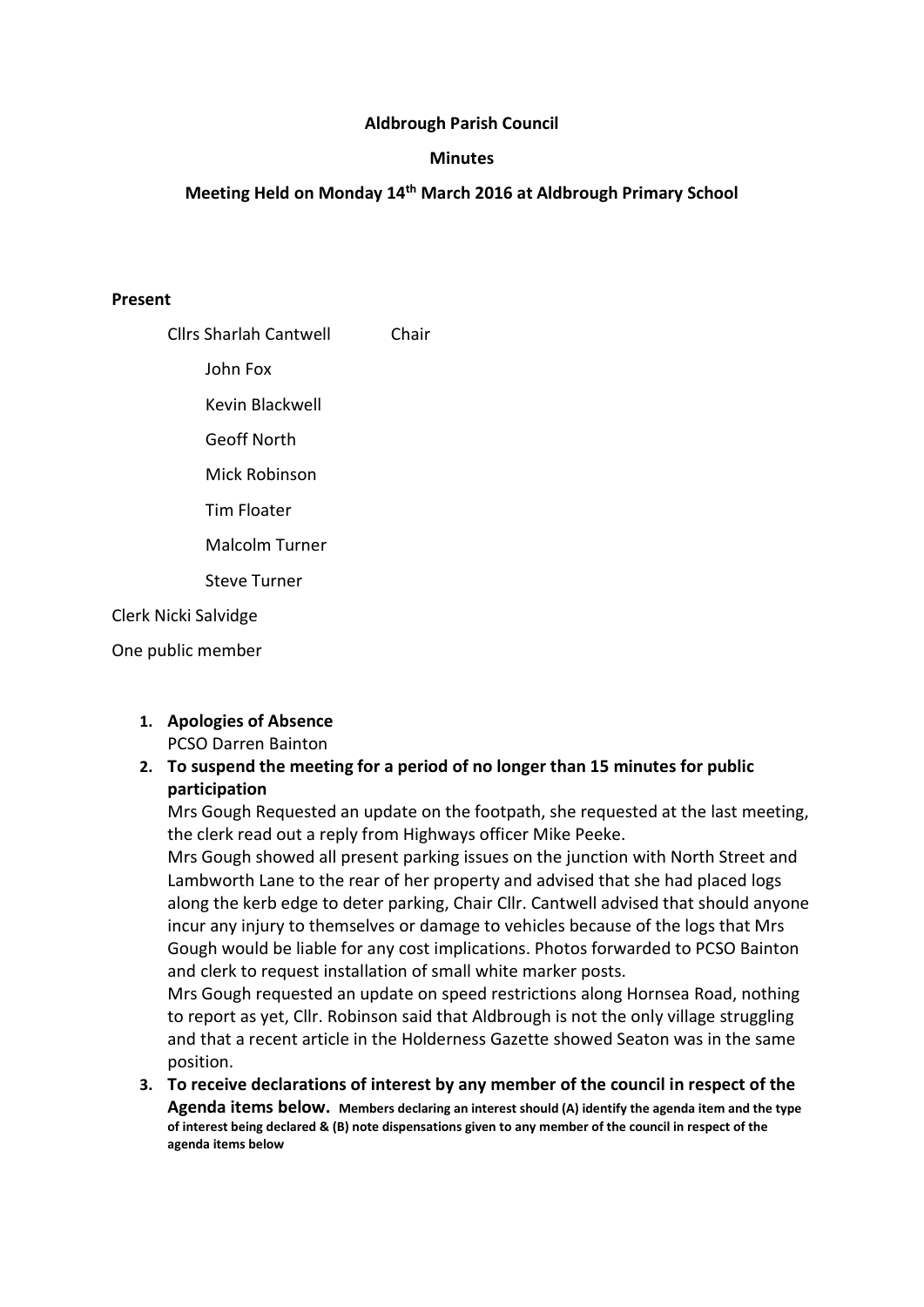Concern raised over lack of knowledge for any declarations that should be made at this point, Clerk to look into wording to ask councillors to declare interests when required during the meeting.

4. To approve last month's minutes held Monday  $8<sup>th</sup>$  February 2016 Agreed and signed

## 5. To present the financial accounts – Chair to approve and sign Agreed and signed

Payments to make - Streetscape £15,600 payment needs agreement to be made with bank as over £10,000

# 6. Police Matters

Three thefts reported, it is thought that the thieves could have of been disturbed as all items stolen found within a short distance of the thefts.

# 7. Matters arising – Chair to receive updates on 'Resolves'

Grant Application for Church Wall sent to Karen Woods

Graham Stuart will visit  $6<sup>th</sup>$  May to discuss traffic calming measures Allotments one outstanding, reminder sent. Mrs Crawly may have to give up her allotment due to ill health, no official notification received. Cllr Robinson to speak to family and let clerk know, if this is the case Shaun Smith to be offered the allotment. Mrs Crawley to be given a full refund for her 2016 payment.

Letters to be sent to allotment owner's asking that they ensure hedges are cut prior to the birds nesting.

Playground signs chased and time limit set before re order elsewhere Topple test – Cllr Steve Tuner to arrange

School Travel Plan re speeding on Headlands Drive, Clerk to contact School to request its inclusion as an area for concern on the plan.

Church Christmas Event – Cllrs. Cantwell and Robinson attended and plans are being made. Clerk to forward details on event licences and road closures to chair for the next meeting in May. Cllr Robinson to speak at police meeting regarding the possible need to close the road. Cllr. Cantwell asked Cllr. S. Turner if he would be able to arrange a steam organ for the event. Cllr. S Turner to arrange.

# 8. CLG Gas site meeting/information

# 9. Planning Applications

# 10. Grass Cutting Tenders

HAPS sent a letter to clerk to say that they no longer cutting the grass at the Recreation field following last meeting, however Cllr. Robinson has arranged for this to be done by Matty Wood at an agreed price of £40 per cut. Problems could arise during harvest with this arrangement, but the loan of equipment has been agreed and Cllr. Robinson will take over grass cutting during that time.

Following adverts for the grass tender in the Holderness Gazette, the Aldbrough Parish Council web site and notice board, 6 applied for information on the tender with three applying, the clerk had prepared a breakdown of the tenders and following a discussion a vote was held in which number one was voted to be successful, clerk revealed this to be Alan Tharratt of Hornsea, Cllr. S Turners number to be forwarded to Mr Tharratt, to begin cutting as soon as possible.

## 11. Correspondence

Chair and guest invited to 20<sup>th</sup> Anniversary event to celebrate ERY at Beverley Minster 17<sup>th</sup> April 2pm